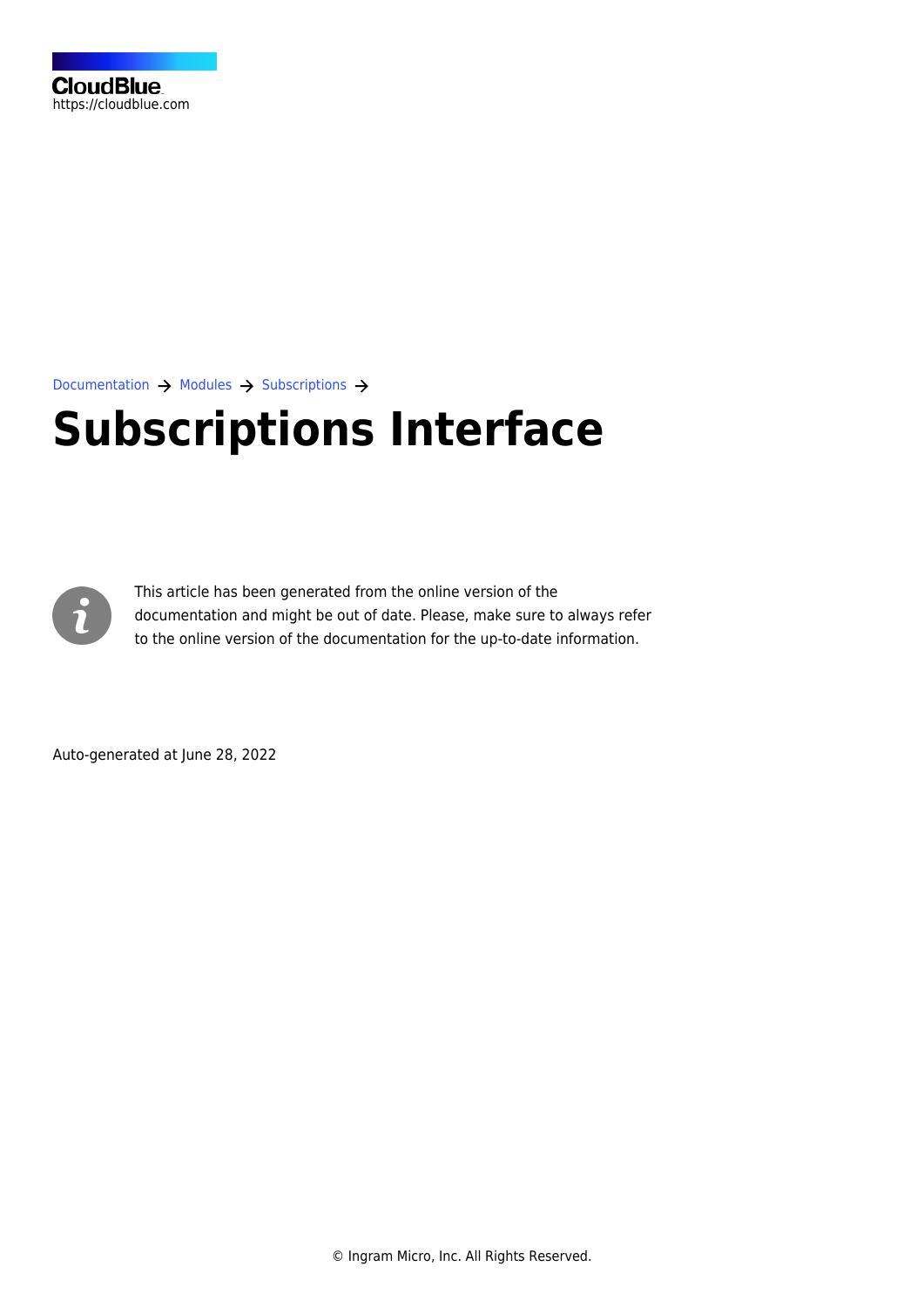The following describes available sections within the **Subscriptions** module user interface. This module is used to access and create subscription objects, fulfillment requests, and billing requests.

## **Directory**

The **Directory** tab stores a list with your generated subscription objects. Each subscription provides its own status that is regulated by fulfillment requests via the corresponding section.

| <b>CloudBlue</b>                                  | $\bigcirc$ Subscriptions $\vee$                                |                                     |                                          |          |                       | <b>O</b> HELP              | <b>Michael Goldmill</b><br>-<br><b>Mighty Mick's LLC</b> |
|---------------------------------------------------|----------------------------------------------------------------|-------------------------------------|------------------------------------------|----------|-----------------------|----------------------------|----------------------------------------------------------|
| Subscriptions <sup>o</sup>                        | <b>DIRECTORY</b><br><b>FULFILLMENT</b>                         | <b>BILLING</b>                      |                                          |          |                       | $\div$                     | <b>CREATE SUBSCRIPTION</b>                               |
| C REFRESH<br><b>FILTER</b>                        | $t_1$ SORT<br><b>III</b> COLUMNS                               |                                     |                                          |          | Rows per page         | $10 -$                     | $1-3$ of $3 \leftarrow \rightarrow$                      |
| SUBSCRIPTION -                                    | PRODUCT -                                                      | MARKETPLACE -                       | CUSTOMER -                               | PERIOD - | NEXT BILLING -        | CREATED ¥                  | $STATUS$ $\sim$                                          |
| AS-3722-0232-2957 Test<br>External ID: E6TT3JI7YL | Apollo Pulse<br>$\bf \Phi$<br>PRD-578-226-824<br>$\frac{1}{2}$ | Mighty Mick's Mar<br>壸<br>MP-80791  | Dibbert Group<br>TA-3540-9575-5861       | 1 month  | $\sim$                | 01/28/2021<br>7:59 AM      | <b>O</b> Processing                                      |
| AS-1501-7706-0940<br>External ID: LTNC3ZNA9A      | lickets & Licen<br>⊛<br>PRD-640-516-332                        | Mighty Mick's Mar<br>ĥ<br>MP-38661  | Schamberger Inc<br>TA-4650-7886-6663     | 1 month  | 02/20/2021<br>9:43 AM | 01/20/2021<br>6:59 AM      | Active                                                   |
| AS-9666-7896-8964<br>External ID: PO0010009       | Dropbox Business<br>攀<br>PRD-660-234-409                       | Mick's Global Indu<br>⊕<br>MP-18412 | Ion Tech Enterprise<br>TA-2083-1457-0303 | 1 year   | $\sim$                | 07/02/2020<br>4:01 AM      | © Terminated                                             |
|                                                   |                                                                |                                     |                                          |          |                       | Rows per page 10<br>$\sim$ | $1-3$ of $3 \leq$ >                                      |

@ 2021 - Ingram Micro Inc. All Rights Reserved. - Privacy | Terms of Service - Version 21.0.1025-gff1ed97

Furthermore, this section contains your test or preview subscriptions. The system also allows generating subscriptions manually by clicking the Create Subscription button. Refer to [Subscription Creation](https://connect.cloudblue.com/community/modules/subscriptions/subscription-creation/) to learn more about the manual test subscription creation.

#### **Subscription Details**

Click on a subscription object identifier to access the Subscription Details screen. This screen provides general information on your selected object, such as associated **Product**, **Marketplace**, **Request in Progress**, subscription **ID** and its **Status**.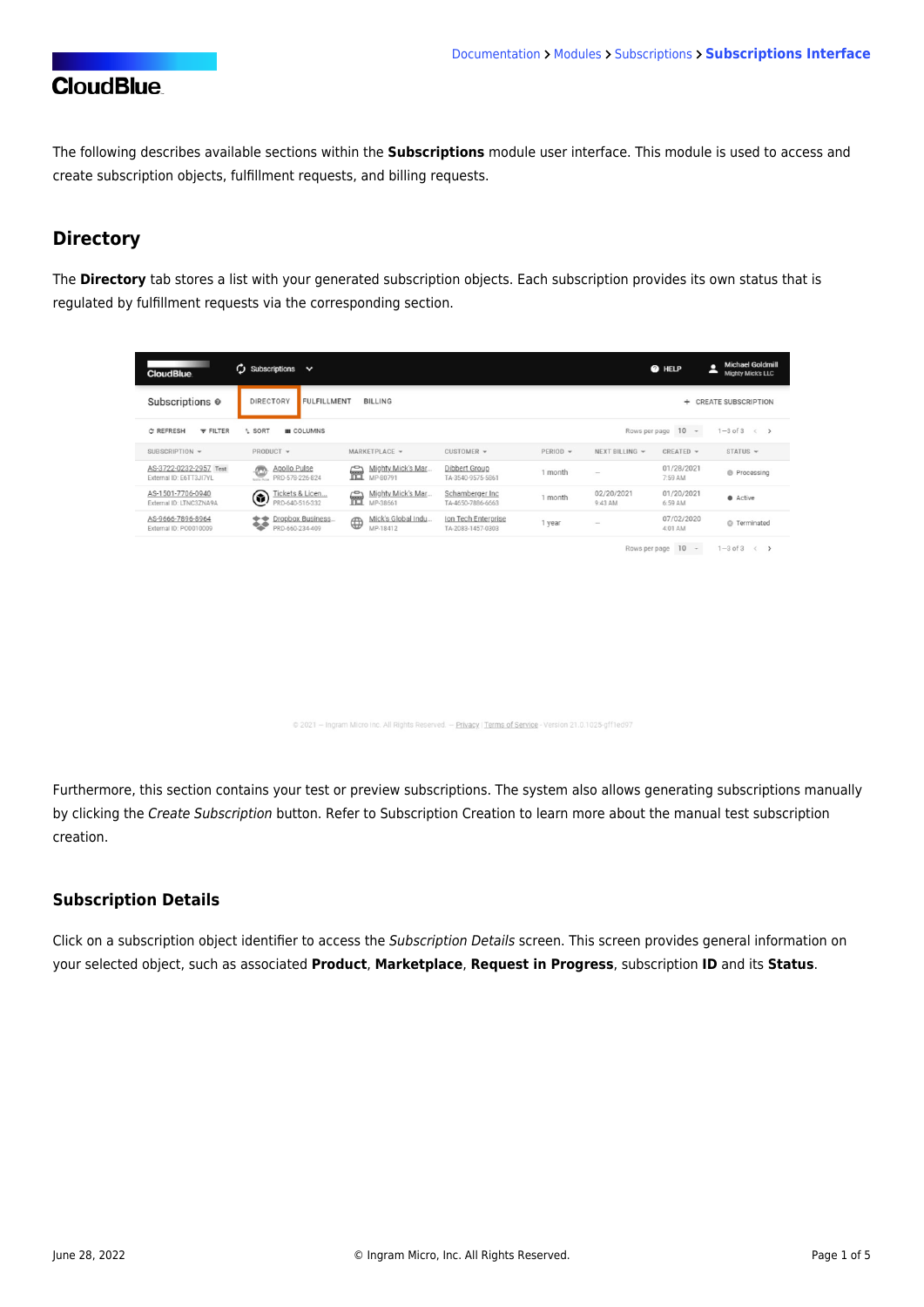| $\omega$ Subscriptions<br><b>CloudBlue</b>                                                                                                                                                                                                                                                                                                                                                                                                                                                                                                                                                                        | $\sim$ |  |  | @ HELP                    |  | <b>Front Street Inc</b><br>⊕<br>$\check{ }$<br>Vendor - Robert Ralboa |  |
|-------------------------------------------------------------------------------------------------------------------------------------------------------------------------------------------------------------------------------------------------------------------------------------------------------------------------------------------------------------------------------------------------------------------------------------------------------------------------------------------------------------------------------------------------------------------------------------------------------------------|--------|--|--|---------------------------|--|-----------------------------------------------------------------------|--|
| Subscription details @                                                                                                                                                                                                                                                                                                                                                                                                                                                                                                                                                                                            |        |  |  |                           |  | ACTIONS -                                                             |  |
| Request In Progress<br>Subscription<br>Product<br>Marketplace<br><b>Status</b><br><b>Tutorial Marketplace</b><br>AS-3731-5839-9079 Preview<br><b>Tutorial Product</b><br>盒<br>Active<br>6<br>MP-38661<br>Recurring<br>PRD-640-516-332<br><b>TIERS</b><br><b>CONTROL PANEL</b><br><b>RESERVATION</b><br>PAY AS YOU GO<br><b>PARAMETERS</b><br><b>FULFILLMENT</b><br><b>BILLING</b><br><b>DETAILS</b><br>We are happy to provide you the Cloud Service - an ultimate solution for your company. Stop using the legacy on-<br>premises solution on your computer. Move to the cloud with our help.<br><b>SIGN IN</b> |        |  |  |                           |  |                                                                       |  |
| <b>Tutorial Product Activation</b><br>The following provides tutorial product activation license key and our phone number.<br>Thank you for cooperating with Front Street Inc!                                                                                                                                                                                                                                                                                                                                                                                                                                    |        |  |  | Downloads<br>Download Now |  |                                                                       |  |

ct © 2021 - Ingram Micro Inc. All Rights Reserved. - Privacy | Terms of Service - Version 22.0.1894-gd93298

Furthermore, the **Subscription Details** screen contains various data within the following tabs:

- **Control Panel:** Preview a subscription activation via this tab. Configure subscription activation template via the [Embedding](https://connect.cloudblue.com/community/modules/products/embedding/) section from the product profile page.
- **Reservation:** This tab displays defined [reservation items](https://connect.cloudblue.com/community/modules/products/items/).
- **Pay as You Go:** This tab displays created [pay-as-you-go items.](https://connect.cloudblue.com/community/modules/products/items/)
- **Parameters:** Access product parameters through this tab.
- **Details:** This tab specifies dates, associated contracts, a commerce system and a Distributor.
- **Tiers:** This tab contains customer account and reseller account information.
- **Fulfillment:** The fulfillment tab, as the name suggest, contains your fulfillment requests.
- **Billing:** Access billing request via this tab.

#### **Actions**

Click the **Action** button at the top-right corner of the Subscription Details screen to access the following functionalities: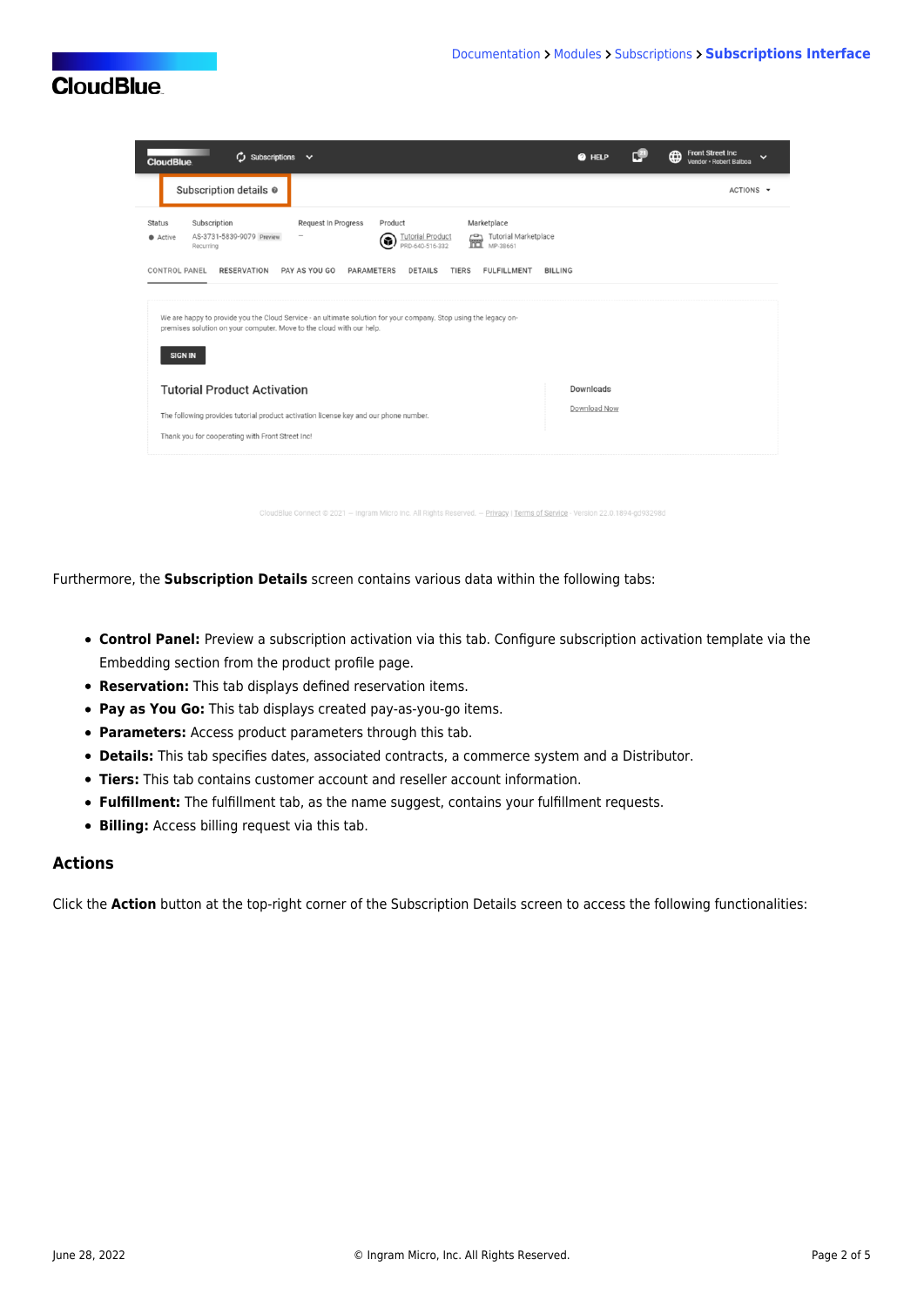| $\mathcal{C}$ Subscriptions $\vee$<br><b>CloudBlue</b>                                                                                                                                                            | @ HELP         |                         | <b>Front Street Inc</b><br>⊕   | $\checkmark$<br>Vendor · Robert Balboa |
|-------------------------------------------------------------------------------------------------------------------------------------------------------------------------------------------------------------------|----------------|-------------------------|--------------------------------|----------------------------------------|
| Subscription details $\odot$<br>$\leftarrow$                                                                                                                                                                      |                |                         |                                | ACTIONS -                              |
| Request In Progress<br>Marketplace<br>Subscription<br>Product<br><b>Status</b><br>AS-3731-5839-9079 Preview<br>Tutorial Marketplace<br><b>Tutorial Product</b><br>需<br>Active<br>6<br>MP-38661<br>PRD-640-516-332 |                |                         | C                              | <b>Subscription Actions</b><br>Billing |
| Recurring<br><b>CONTROL PANEL</b><br><b>RESERVATION</b><br>PAY AS YOU GO<br>PARAMETERS<br><b>DETAILS</b><br><b>TIERS</b><br><b>FULFILLMENT</b>                                                                    | <b>BILLING</b> |                         | н                              | Suspend<br>Resume                      |
| We are happy to provide you the Cloud Service - an ultimate solution for your company. Stop using the legacy on-<br>premises solution on your computer. Move to the cloud with our help.                          |                | <b>Customer Actions</b> |                                |                                        |
| <b>SIGN IN</b>                                                                                                                                                                                                    |                |                         | $\rightsquigarrow$<br>$\Omega$ | Change<br>Cancel                       |
| <b>Tutorial Product Activation</b>                                                                                                                                                                                | Downloads      |                         |                                | Vendor Actions                         |
| The following provides tutorial product activation license key and our phone number.<br>Thank you for cooperating with Front Street Inc!                                                                          | Download Now   |                         | О.                             | Submit usage<br>Adjust                 |
|                                                                                                                                                                                                                   |                |                         |                                |                                        |

Micro Inc. All Rights Reserved. — <u>Privacy</u> | Terms of Service - Version 22.0.1894-g

#### **Subscription Actions**

Subscription Actions include the following options:

- **Billing**: Launches a wizard that allows creating a billing request. Your billing requests are stored within the Billing tab of the Subscriptions module.
- **Suspend**: This option is used to create a request to suspend a subscription. Note that this action is not available by default.
- **Resume**: This action is used to create a request to reactivate a suspended subscription. By default, this option is also not available unless the corresponding setting is enabled for your required product.

# ď

Resume and Suspend options are disabled

In case you want to enable the resume and suspend distributor actions for your required product, make sure that the **Administrative Hold** option is switched on within the [Product Settings](https://connect.cloudblue.com/community/modules/products/capabilities/) section.

#### **Customer Actions**

Customer Actions allows reproduce the following customer actions:

- **Change**: Create a request to switch items (SKUs) or change their quantity.
- **Cancel**: Create a request to cancel your selected subscription.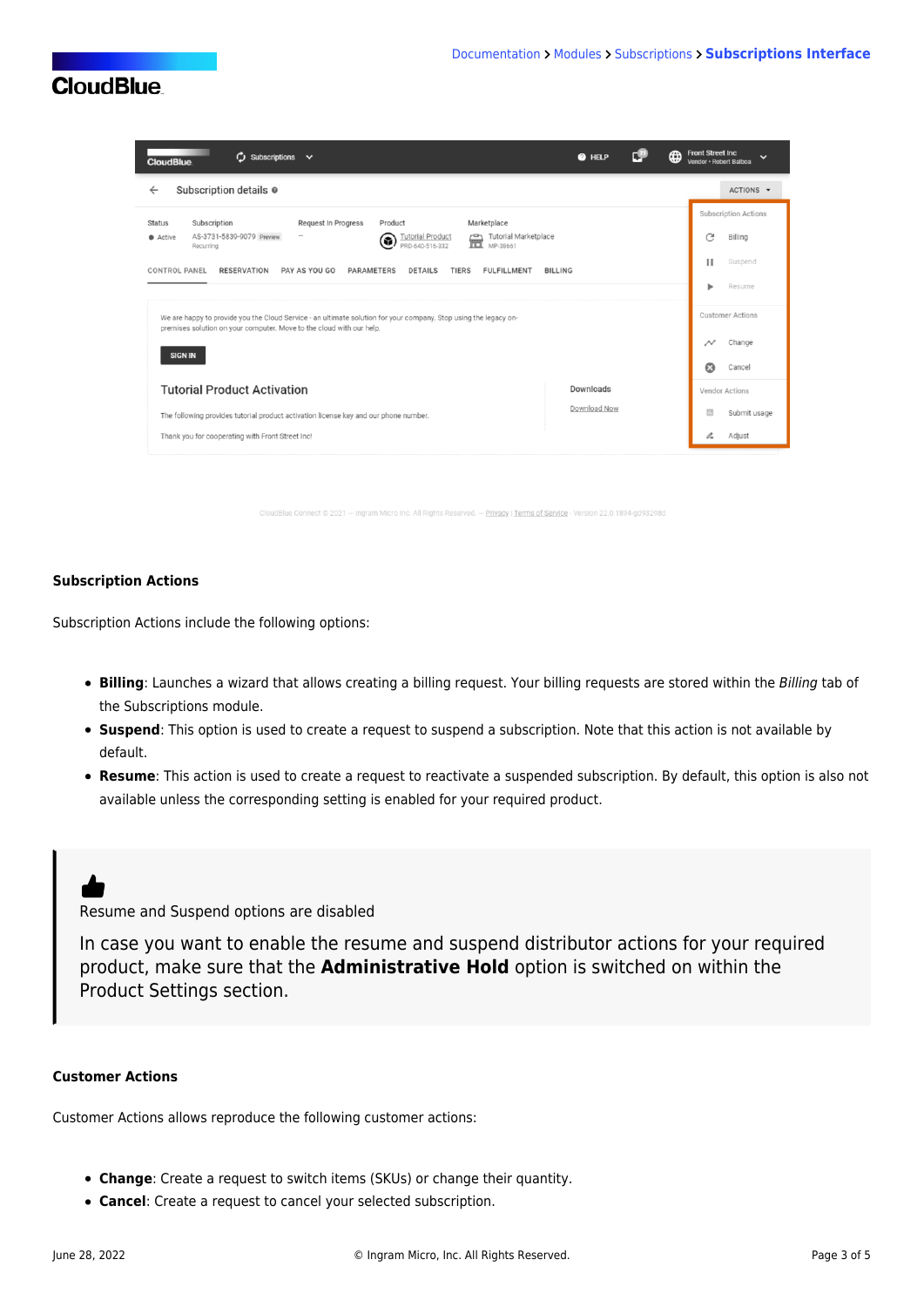#### **Vendor Actions**

This section provides options that are available only for Vendors:

- **Submit Usage**: This option allows Vendors submit a usage report file. Refer to the [Usage module](https://connect.cloudblue.com/community/modules/usage_module/) documentation for more details.
- **Adjust**: This action enables Vendors to create an adjustment request. It is used to change fulfillment or ordering parameters and change Activation Template.

### **Fulfillment**

The **Fulfillment** tab displays your order fulfillment requests. Each request object is used to manage its corresponding subscription on the CloudBlue Connect platform. Thus, it is important to understand the difference between request types and request statuses.

| $\omega$ Subscriptions<br><b>CloudBlue</b>                                                                                                                               | $\checkmark$                                                                            | ⊕<br>Ω<br><b>O</b> HELP                                                              | Front Street Inc.<br>$\check{ }$<br>Vendor · Robert Balboa |  |  |  |
|--------------------------------------------------------------------------------------------------------------------------------------------------------------------------|-----------------------------------------------------------------------------------------|--------------------------------------------------------------------------------------|------------------------------------------------------------|--|--|--|
| Subscriptions <sup>o</sup><br><b>DIRECTORY</b>                                                                                                                           | <b>FULFILLMENT</b><br><b>BILLING</b>                                                    |                                                                                      |                                                            |  |  |  |
| Rows per page 10 -<br>$1-3$ of $3 \leftarrow \rightarrow$<br>Requests from this year $\sim$<br>1 1 SORT APPLIED<br><b>III</b> COLUMNS<br>₹ 1 FILTER APPLIED<br>C REFRESH |                                                                                         |                                                                                      |                                                            |  |  |  |
| REOUEST -                                                                                                                                                                | $HUB -$<br>$CREATED =$<br>MARKET. T<br>PRODUCT -                                        | SUBSCRI_ -<br>ASSIGNEE -<br>CUSTOM                                                   | STATUS                                                     |  |  |  |
| PR-6493-4392-4303-001<br>$\overline{n}$<br>Purchase                                                                                                                      | 02/25/2021<br>Tutoria<br>Tutoria<br>侖<br>◉<br>PRD-64.<br>MP-386<br>7:36 AM              | AS-6493-439<br>Rice - Barrows<br>Robert Balboa<br>External ID: 6LQ<br>TA-7031-3711-8 | Approved                                                   |  |  |  |
| PR-3443-0159-3638-001<br>Preview<br>$\widetilde{\mathbb{H}}$<br>Purchase                                                                                                 | 02/12/2021<br>Tutoria<br>Tutoria<br>龠<br>◉<br>$\sim$<br>PRD-40.<br>MP-386<br>5:57 AM    | AS-3443-015<br>Schumm and<br>External ID: LDO.<br>TA-5894-2747-5                     | <b>O</b> Draft                                             |  |  |  |
| PR-2329-4388-2680-001<br>$\overline{n}$<br>Purchase                                                                                                                      | 01/21/2021<br>Tutoria<br>Tutoria<br>龠<br>◉<br>$\sim$<br>PRD-64.<br>MP-386.<br>$2:43$ AM | AS-2329-438<br>Wintheiser - T<br>Robert Balboa<br>External ID: M5<br>TA-5505-3120-3  | Approved                                                   |  |  |  |
|                                                                                                                                                                          |                                                                                         | Rows per page 10<br>$\scriptstyle\rm v$                                              | $1-3$ of $3 \leftarrow \rightarrow$                        |  |  |  |

© 2021 - Ingram Micro Inc. All Rights Reserved. - Privacy | Terms of Service - Version 22.0.1634-g571b946

Refer to [Fulfillment Request](https://connect.cloudblue.com/community/modules/subscriptions/fulfillment-requests/) to learn more about such request, their types, statuses, request details. To get information on how to process your fulfillment request on the Connect platform, please refer to the [Requests Management](https://connect.cloudblue.com/community/modules/subscription/user-interface/requests-management/) documentation.

## **Billing**

The **Billing** tab stores your billing request. Click on a billing request ID to access the **Billing request details** screen.